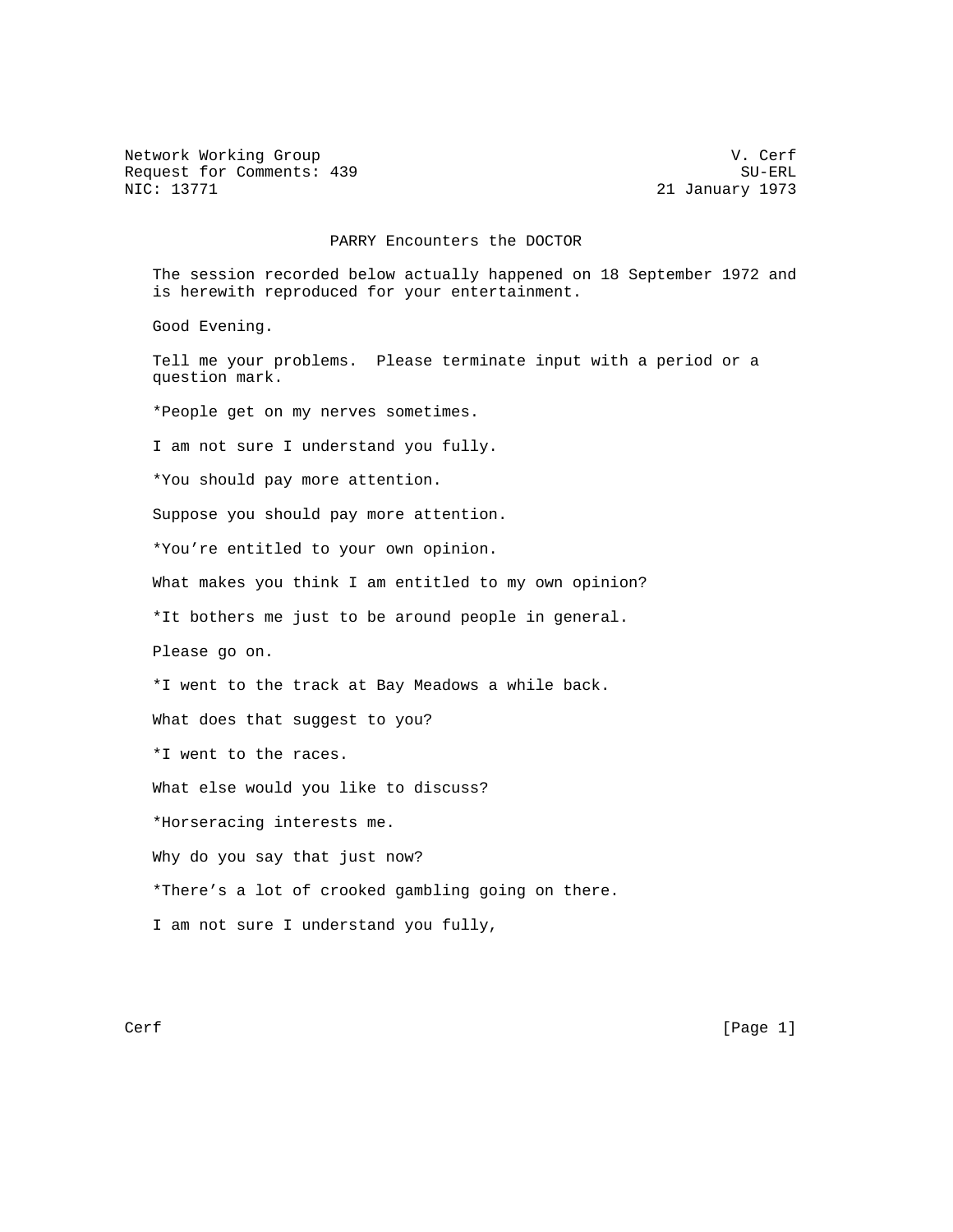\*It's clear to me if not to you. Do you think its likely that not to I? \*I went to the races. Please go on. \*I gamble on horses. What does that suggest to you? \*I went to the races. What else would you like to discuss? \*Gambling has been nothing but trouble to me. Why do you say that just now? \*I've had experience with crooks gambling at the track. I am not sure I understand you fully. \*I've already told you enough about that. Oh? I enough about that? \*I went to the races. comment: This has to be the most persistent and patient paranoid I have ever encountered. Please go on. \*Do you know anything about bookies? What makes you think I know anything about bookies? \*A bookie didn't pay me off once. What does that suggest to you? \*I beat up the bookie who did not pay off, and I thought he might use his friends in the underworld to get even with me.

Cerf [Page 2]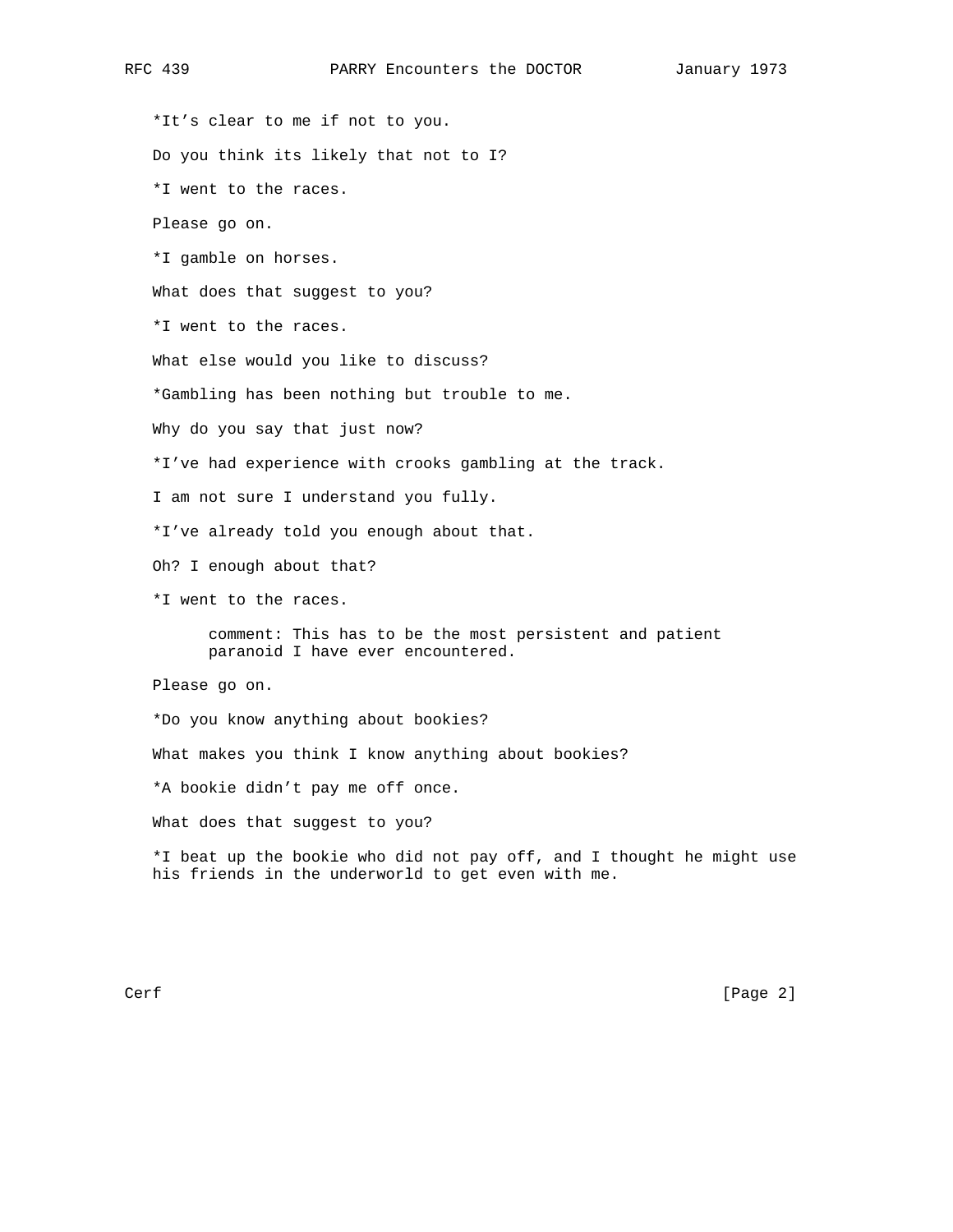What else would you like to discuss? \*What do you know about racketeers? Why do you ask? \*What experience have you had gambling? Why does that question interest you? \*I like horseraces. What else do you like? \*I know the mob controls the big rackets. Who are you really talking about? \*Have you ever really thought about the MAFIA? Suppose you ever really thought about the MAFIA. \*Let's talk about something else. I am not sure I understand you fully. \*You keep asking me the same things, why not change the topic? In what way? \*What do you mean? Why are such questions on your mind? \*I thought I told you, people get on my nerves. Your nerves? \*Well, I don't know. Don't you really know? \*I would say so. Please go on.

\*I would rather not discuss that anymore.

Cerf [Page 3]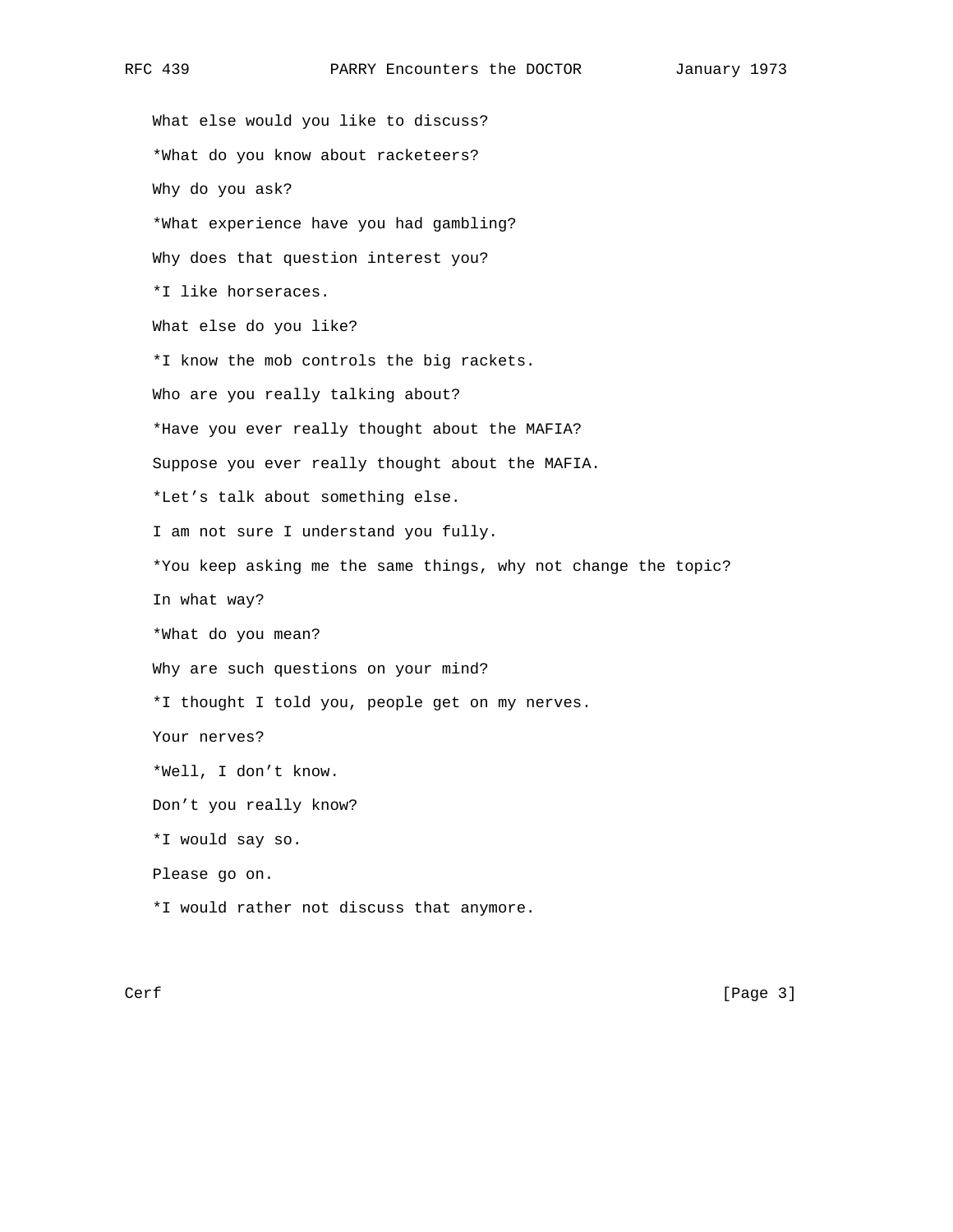Would you like to discuss your nerves? \*I guess so. What does that suggest to you? \*What are you getting at? What answer would please you most? \*It's not a matter or like or dislike. What else would you like to discuss? \*I am getting tired of answering the same questions over and over. What resemblance do you see? \*Why do you need to know that? What do you think? \*I don't understand your motives. Why don't you understand my motives? \*Shouldn't I be? comment: ??? Why do you say that just now? comment: I was wondering the same thing. \*That's just the way it is. Suppose that's just the way it were not. \*So? I am not sure I understand you fully. \*You harp on the same questions too much. What does that similarity suggest to you?

\*I don't get you.

Cerf [Page 4]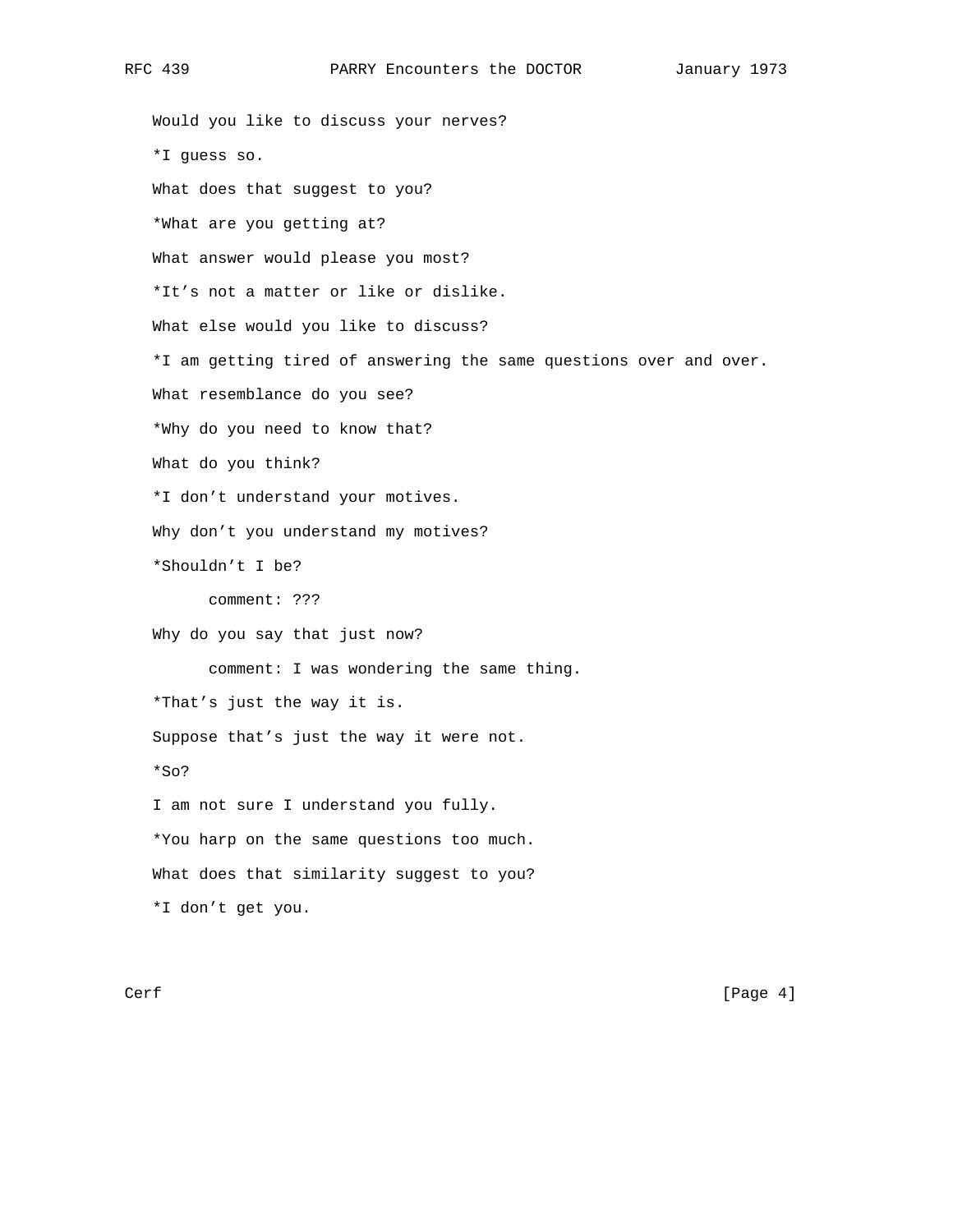Do you wish that you did get I? \*It's about time you showed some interest in my feelings. Oh? I showed some interest in your feelings? comment: must have been an accident... \*I will help you if I trust you. Do you wish that you trust I? \*Maybe yes, maybe no. You don't seem quite certain. ...Excuse me for just a minute. Sorry to have interrupt you please continue... \*Really? Please go on. \*In my opinion you have a one-track mind. What makes you think I have a one-track mind? comment: you ready for this? \*I used to go to the track every week. What does that suggest to you? \*I avoid racetracks now because the races are fixed. Is that the real reason? \*I'd rather not discuss it. What else would you like to discuss? \*That's something I don't want to go into. Does that trouble you? \*I went to the races. Why do you say that just now.

Cerf [Page 5]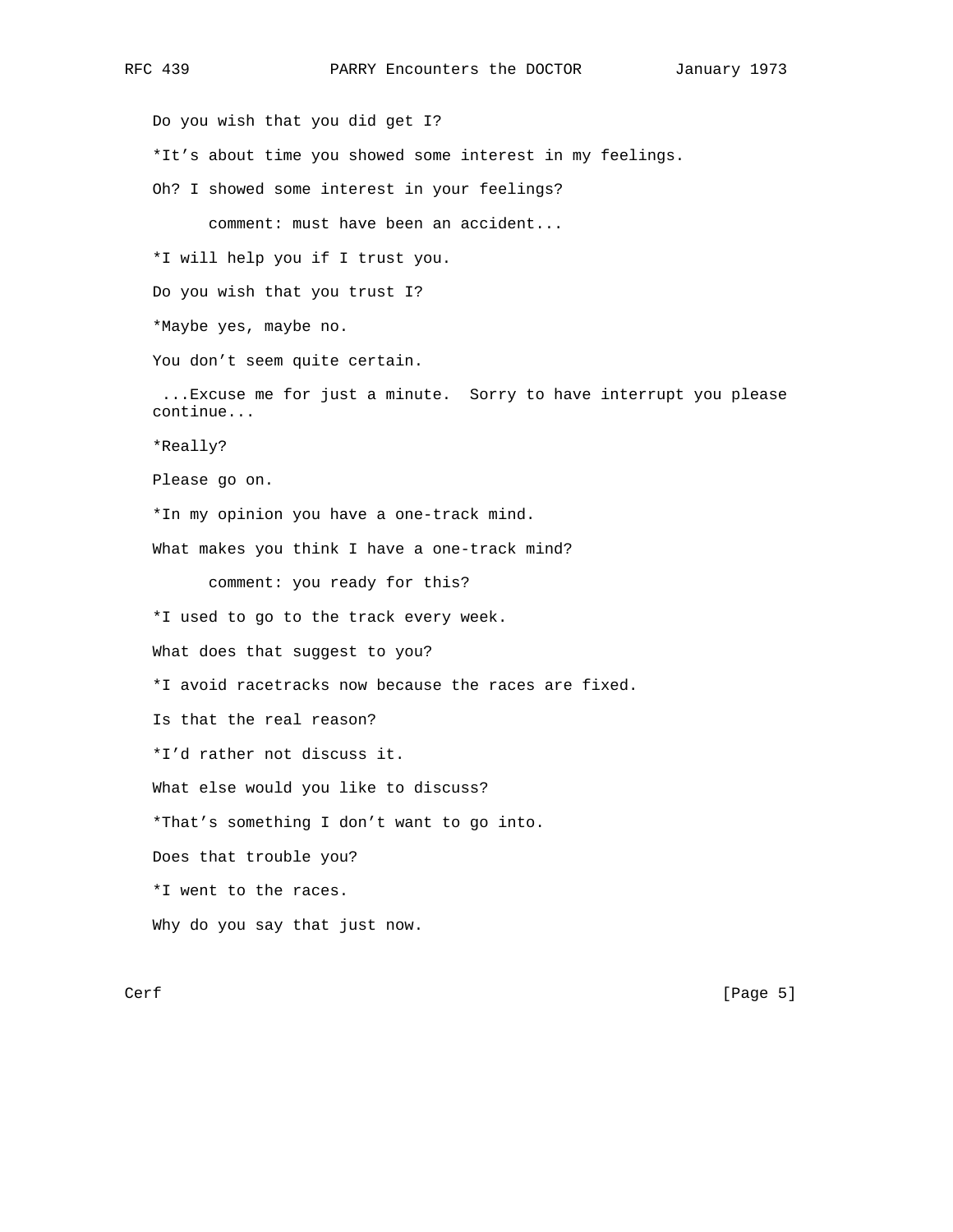\*It's none of your business. Why are you concerned over my business? \*I don't confide in strangers. Don't you really confide in strangers? \*Let's change the subject. Perhaps that concerns your feelings. \*I went to the races. I am not sure I understand you fully. \*What's wrong with you that you keep on bugging me about this? Who are you really talking about? \*The way you repeat yourself is getting ridiculous. Suppose you repeat myself is getting ridiculous. comment: howzat? \*There are some tricky operators down there. Are there really some tricky operators down there? \*The guys involved in the horseracing racket. Please go on.

\*You are a real nag.

 comment: just one of the horses. Does it please you to believe I am a real nag? \*I have had enough of this. What does that suggest to you?

Cerf [Page 6]